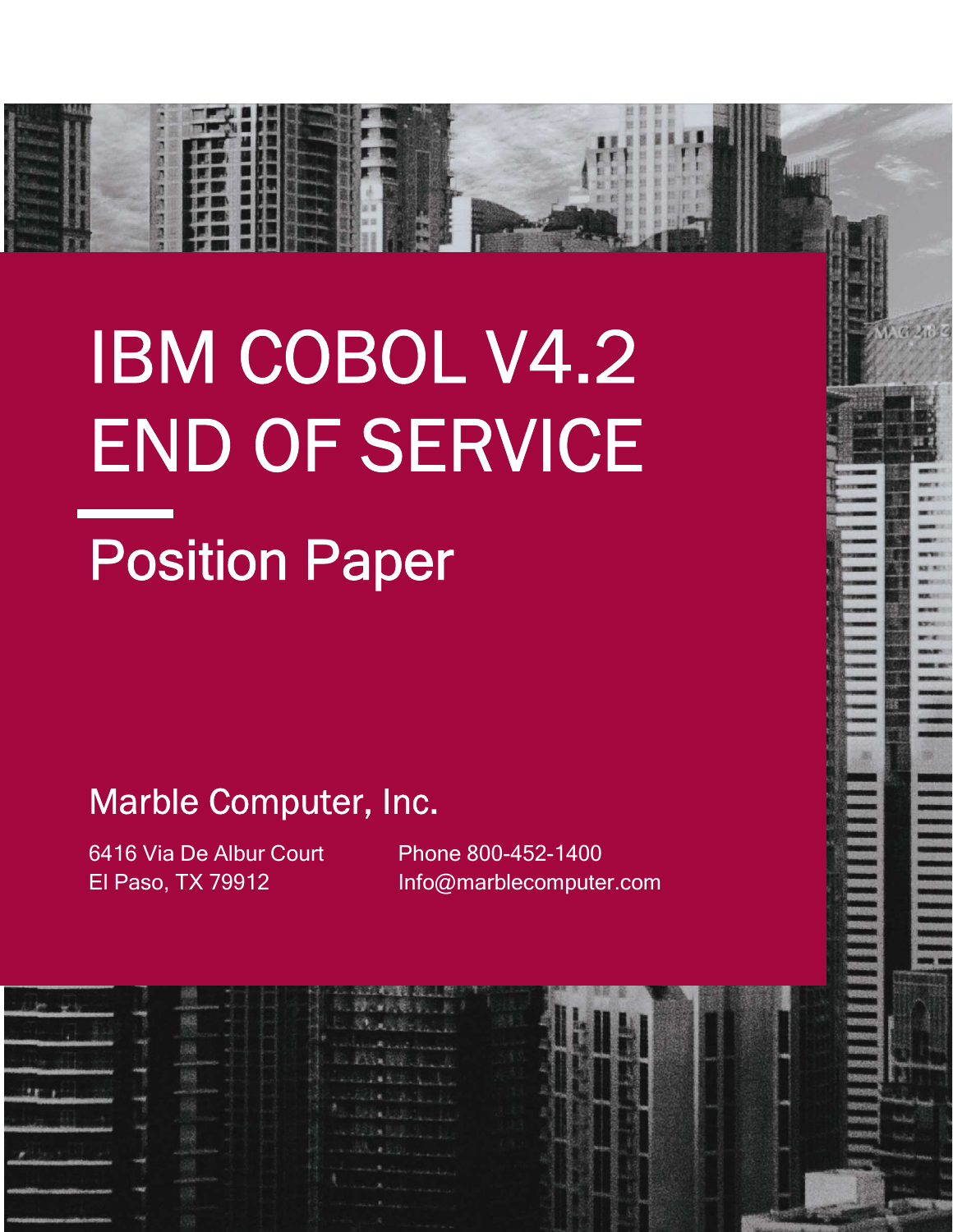# What End of Service for IBM COBOL 4.2 Means for Your Organization

## IBM is Providing Extended Service for COBOL V4.2

According to the IBM website, IBM is offering Extended Service for an additional fee. There is no Extended Service pricing on the IBM website. There are other IBM Enterprise Compilers going EOS on April 30, 2022, besides V4.2.

### What does the COBOL EOS date mean for your organization according to IBM?

Withdrawing service for Enterprise COBOL 4.2, 5.1, 5.2 and 6.1 means customers can no longer open cases or get APAR fixes for the COBOL compiler after the end of service dates become effective. Code compiled with these compilers will continue to run. In addition, the COBOL runtime, which is part of the z/OS Language Environment, will continue to be supported. MLC customers can continue to use COBOL 4.2 without support as long as the monthly charge is paid.

#### Best Options for Migrating to COBOL 6.

IBM is offering its customers a way to optimize COBOL V4.2 Code with the use of the Automatic Binary Optimizer for z/OS. IBM claims the ABO will improve the performance of older compiled code. ABO optimizes existing compiled binaries for the latest IBM Z hardware.

IBM suggests using COBOL 6 for new development, maintenance, and modernization, and use ABO to improve the performance of the COBOL V4.2 modules without a recompilation plan.

Customers who are currently on COBOL 4.2 are encouraged to plan and start their migration to COBOL 6 as soon as possible. Plan your migration by attending a no-charge COBOL Migration and Performance webinar. In addition, you can find all the COBOL migration-related information in the COBOL Migration Portal.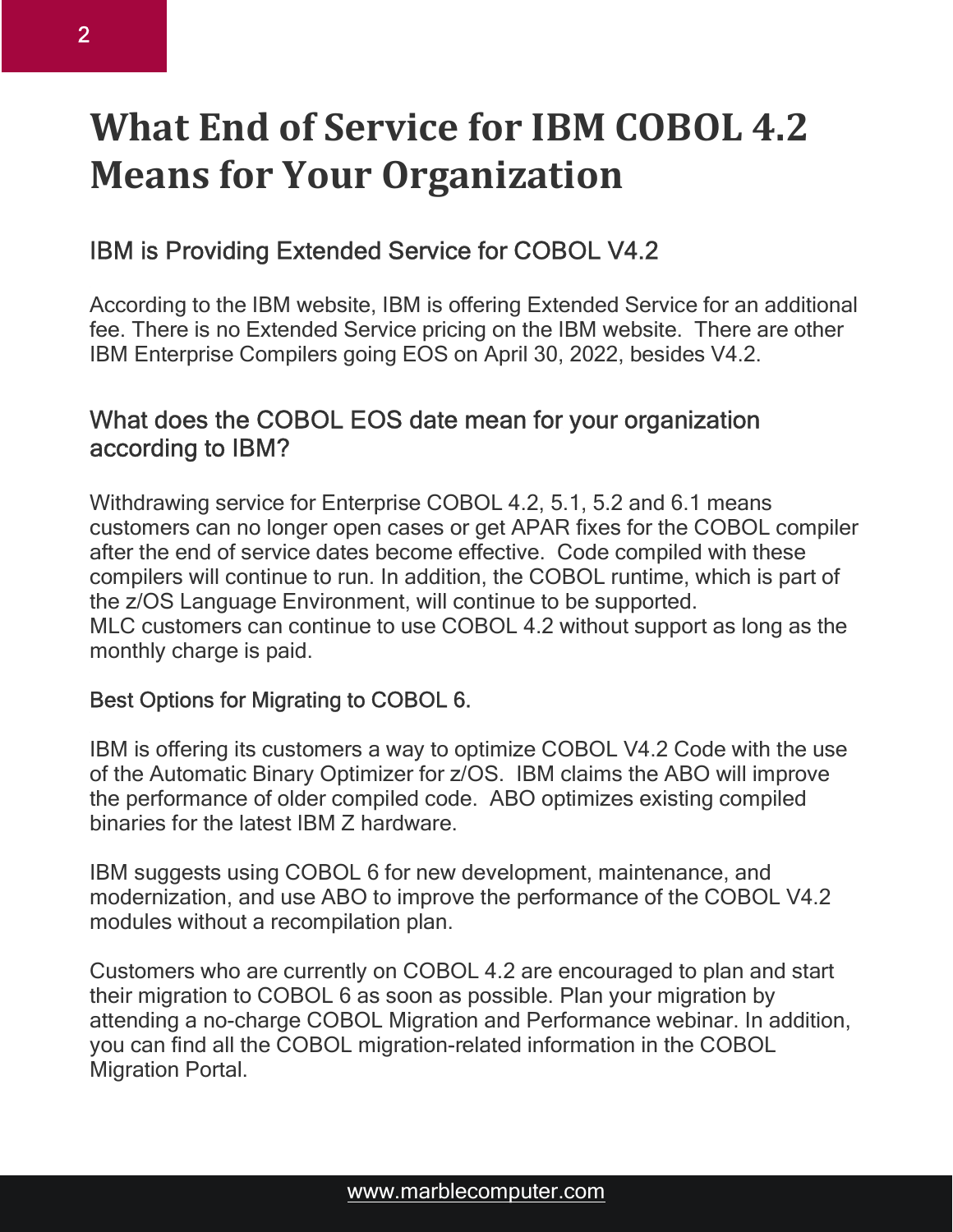## COBOL Compiler Update 04-01-22



The Enterprise 6 compilers focus on producing optimized code. The optimized code has produced workflow productivity by 10-20% according to IBM. However, the new compilers have created migration issues the most glaring of which is Invalid Data. By using Marble Computer software, Control/DCD, our customers have avoided many of the migration pitfalls.

COBOL 6.2 and 6.3 compilers will be the only supported Enterprise compilers after April 30, 2022. Yet, COBOL Version 4.2 is still the most widely used of the Enterprise Compilers.

IBM, in our opinion, is putting their mainframe customers in a position of moving entirely to COBOL 6.2 or 6.3 or paying a monthly license charge for a compiler that is no longer supported.

Knowing that COBOL Version 4.2 was going to go EOS at some point, Marble Computer's technical staff developed enhancements for the standard COBOL Listing for each COBOL Compiler, past and present.

Referred to as, Enhanced Compile Mode within our Control/DCD software, these enhancements provide significant information regarding the logic of an individual COBOL program. The COBOL programmer now has additional narrative information and warnings referred to as, the "Special Narrative", available to them within the COBOL V4.2 compiler listing.

Enhanced Compile Mode adds value to the last release of COBOL V4.2, while providing features for migrating to COBOL 6.2 or 6.3.

#### www.marblecomputer.com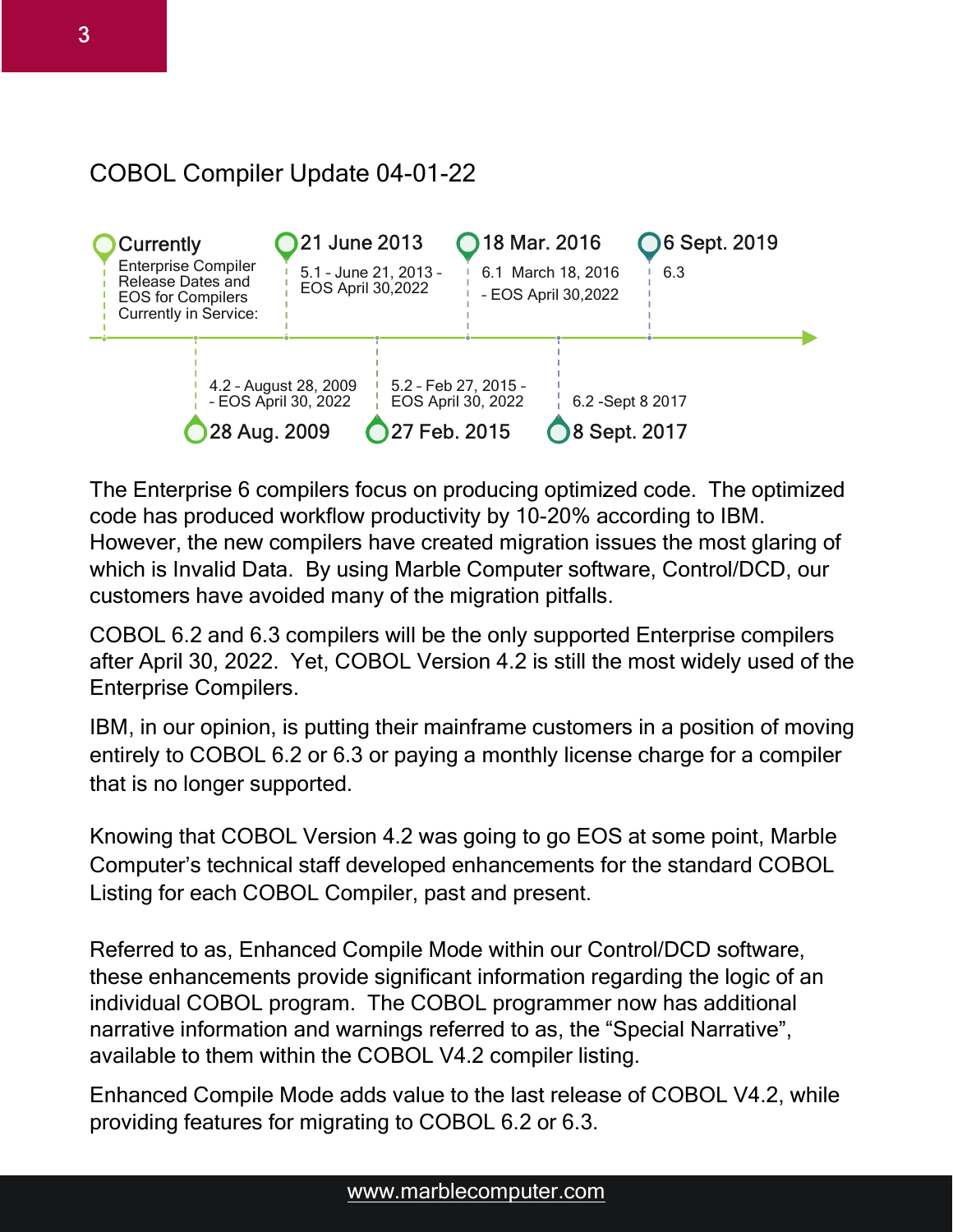Below is some of the functionality that provides enhancements to the standard IBM COBOL Compiler Listing.

- Forward Tracing Chart
	- o Added to show a hierarchical indented chart of Performed Routines (Hierarchical Tracing is unique to Control/DCD.)
- Perform Analysis is provided to show:
	- o Existing PERFORM Errors that were introduced at some point in development
	- o Top-down Structure of PERFORMs for use in COBOL Refactoring to make the COBOL program more maintainable
		- 1. This includes showing backward PERFORMs for possibly restructuring program code into only forward PERFORMs
- Special Narrative for each data field. The three features of this Special Narrative are shown here:
	- o DATA DIVISION information including PIC, USAGE, VALUE, From-To positions, 01 record information, SECTION, any COPY member information, and a sequence number preceded with an &, to allow an immediate FIND in ISPF that goes directly to this field in the DATA DIVISION in the source code
	- o PROCEDURE DIVISION narrative relating to all activity is very different from the older narrative in Control/DCD that was appended on the right side of to the data field in the DATA DIVISION
		- 1. The Performed Routine Name (Paragraph or Section) that the activity belongs to has been added to allow the tracing activity to be separated by Performed Routine Name
		- 2. Activity is indented underneath the corresponding Routine Name for understanding what Routine the activity belongs to (see example below)
		- 3. The SORT sequence is changed by necessity to fit this new visual look
		- 4. The sequence number in parentheses at the end of any PROCEDURE DIVISION statement referring to the sequence number in the PROCEDURE DIVISION source code may be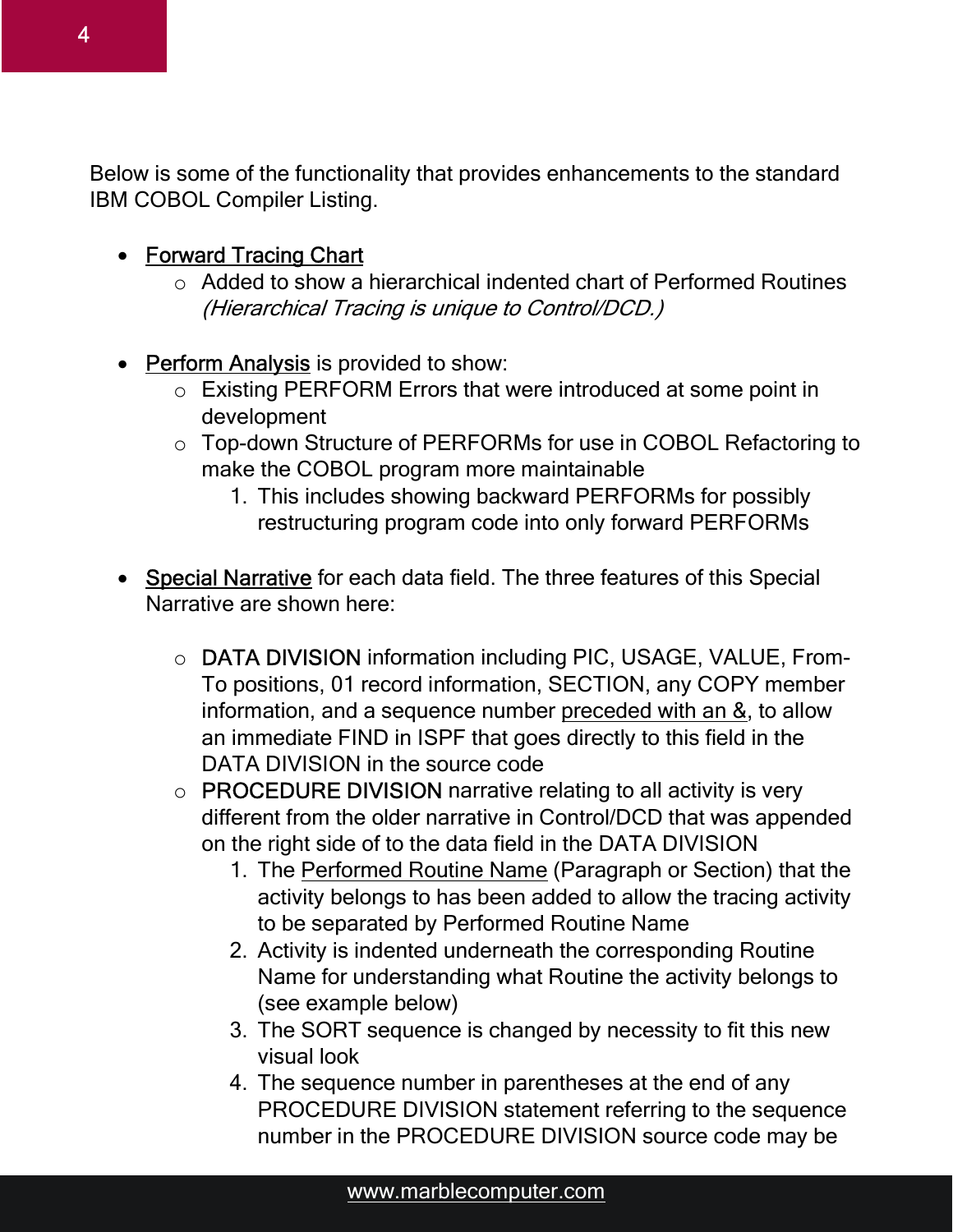used with the addition of an & character, so that an ISPF FIND will go right to this PROCEDURE statement

#### o Routine Tracing (Abbreviated Forward Tracing Chart) for each data field

- 1. This abbreviated chart references every Performed Routine Name also referenced in above PROCEDURE DIVISION narrative
- 2. The Routine Names are indented for a visual look at the program's flow

Migration to COBOL 6.2 or 6.3 provides several challenges, the most critical issue is the creation of Invalid Data by the new Enterprise Compilers. Much has been written about the need to plan a migration project carefully. There are six critical issues to be concerned with:

- 1. Invalid Data due to past programming conventions that no longer work in COBOL 6.2 or 6.3
- 2. Call Parameter Arguments
- 3. Misuse of the Occurs Clause
- 4. Packed Decimal and Binary data definitions and usage
- 5. Perform Errors
- 6. Perform Structures.

To overcome these problems IBM has set up a unique set of compiler options for testing and then production. The most useful compiler option is NUMCHECK. NUMCHECK, when on, adds an IF Statement in object code to every numerical instruction. If NUMCHECK is left on in production, it can cause an overhead of up to 50%. Because every case of Invalid Data cannot be detected future production stoppage can occur months or years later according to IBM.

Control/DCD provides an ability to be used as a pre-compiler for COBOL 6.2 or 6.3. Control/DCD will provide information on all 6 major obstacles to migrating to a COBOL 6 compiler.

Control/DCD provides compiler like warnings on invalid data, uninitiated display fields, perform errors, invalid use of the occurs clause, poorly defined packed

#### www.marblecomputer.com